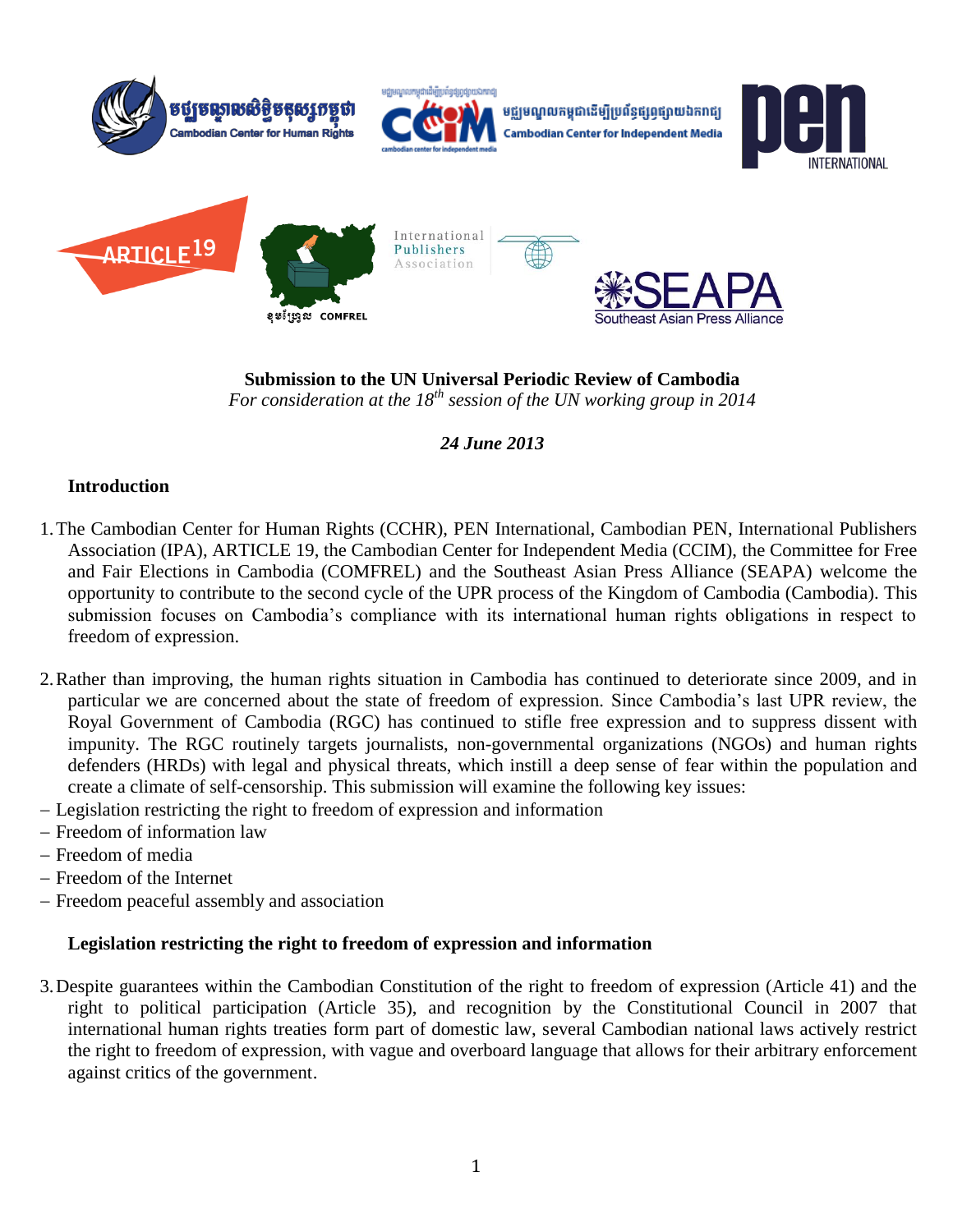- 4.A number of provisions of Cambodia's 2009 Criminal Code (the Penal Code) are also used to stifle criticism of the government. **Defamation** remains a criminal offense (Article 305), despite long-standing promises from Prime Minister Hun Sen that he would decriminalize defamation.<sup>1</sup> Penalties include significant fines, and non-payment of fines can result in prison sentences under Article 525 of the Code of Criminal Procedure of the Kingdom of Cambodia. In January 2011, human rights worker Sam Chankea was found guilty of defamation and ordered to pay a hefty fine as a result of speaking out about a land conflict during a radio interview. The Cambodian authorities regularly threaten those who speak out with defamation and related charges, even if these charges are ultimately not followed through.
- 5.In February 2012, NGO worker Soum Chankea was summoned for questioning relating to a potential charge of **slanderous denunciation** (under Article 311 of the Penal Code). The potential charge came as a result of a complaint by a powerful and well-connected individual, Oum Socheath – the head of a provincial branch of the Cambodian Mine Action Center. Oum Socheath had been accused of sexual harassment by a waitress and Soum Chankea had assisted the waitress in filing a complaint against him. As a result, Oum Socheath filed a counter complaint against Soum Chankea, but it was eventually dropped by the Prosecutor on 8 May 2012.
- 6.Article 502 of the Penal Code criminalizes **insult addressed to a public official acting on behalf of his or her office**, and Article 523 outlaws **discrediting judicial decisions**. Both provisions severely restrict the right to freedom of expression, and contradict the principle that public officials, including the judiciary, should legitimately be subject to criticism and political opposition and tolerate higher level of scrutiny than ordinary citizens. These provisions are contrary to Cambodia's constitutional and international obligations, and have a chilling effect on freedom of expression in the country.
- 7.Article 495 of the Penal Code **incitement to commit a felony** is regularly abused in order to silence human rights defenders, NGO workers and other individuals/groups that speak out against the authorities or that attempt to educate the Cambodian public on their human rights. Ou Virak, president of CCHR, was summoned for questioning by the Ratanakkiri Provincial Court in October 2012 on bogus charges of inciting members of an ethnic minority group to violently protest a land eviction. The complaint dated back to CCHR human rights training activities held in the area in 2009. Two other human rights workers were also summonsed on the same charge, as well as a journalist based in Ratanakkiri (in the Northeast of Cambodia) who had been reporting on the land conflict, Ratha Visal.
- 8.The crime of "**disinformation**"- under Article 62 of the United Nations Transitional Authority in Cambodia Criminal Code (the UNTAC Code) - continues to be abused by the judiciary as a tool to stifle freedom of expression. On 23 September 2010, political opposition leader Sam Rainsy was charged with disinformation for disseminating a map that was purported to show evidence of Vietnamese border incursions. As a result, the Phnom Penh Court of First Instance ruled that Sam Rainsy was guilty of damaging the reputation of the ruling party. Combined with additional charges of forging public documents, Rainsy was sentenced to a total of ten years in prison. In addition, he was ordered to pay 5 million riels in fines and 60 million riels in compensation to the state.<sup>2</sup> With the enactment of the Penal Code in December 2010, many of the UNTAC Code provisions were suspended. However, the crime of disinformation continues to apply under the UNTAC Code because it has not

[<http://www.cchrcambodia.org/index\\_old.php?url=media/media.php&p=analysis\\_detail.php&anid=23&id=5>](http://www.cchrcambodia.org/index_old.php?url=media/media.php&p=analysis_detail.php&anid=23&id=5)

 $\overline{a}$ 

<sup>2</sup> CCHR, 'Analysis of the Legal Grounds for Conviction and the Fairness of Judicial Proceedings in the Criminal Cases Against Sam Rainsy' (February 2011)

 $\langle$ http://www.ifex.org/cambodia/2012/11/22/cambodia\_cchr\_legal\_analysis\_sam\_rainsy\_charges\_feb2011.pdf>

<sup>1</sup> CCHR, '*An Overview of Cambodian Laws Relating to Freedom of Expression and a Summary of Recent Case Examples to Show how Laws and Used and Abused to Stifle Dissent'*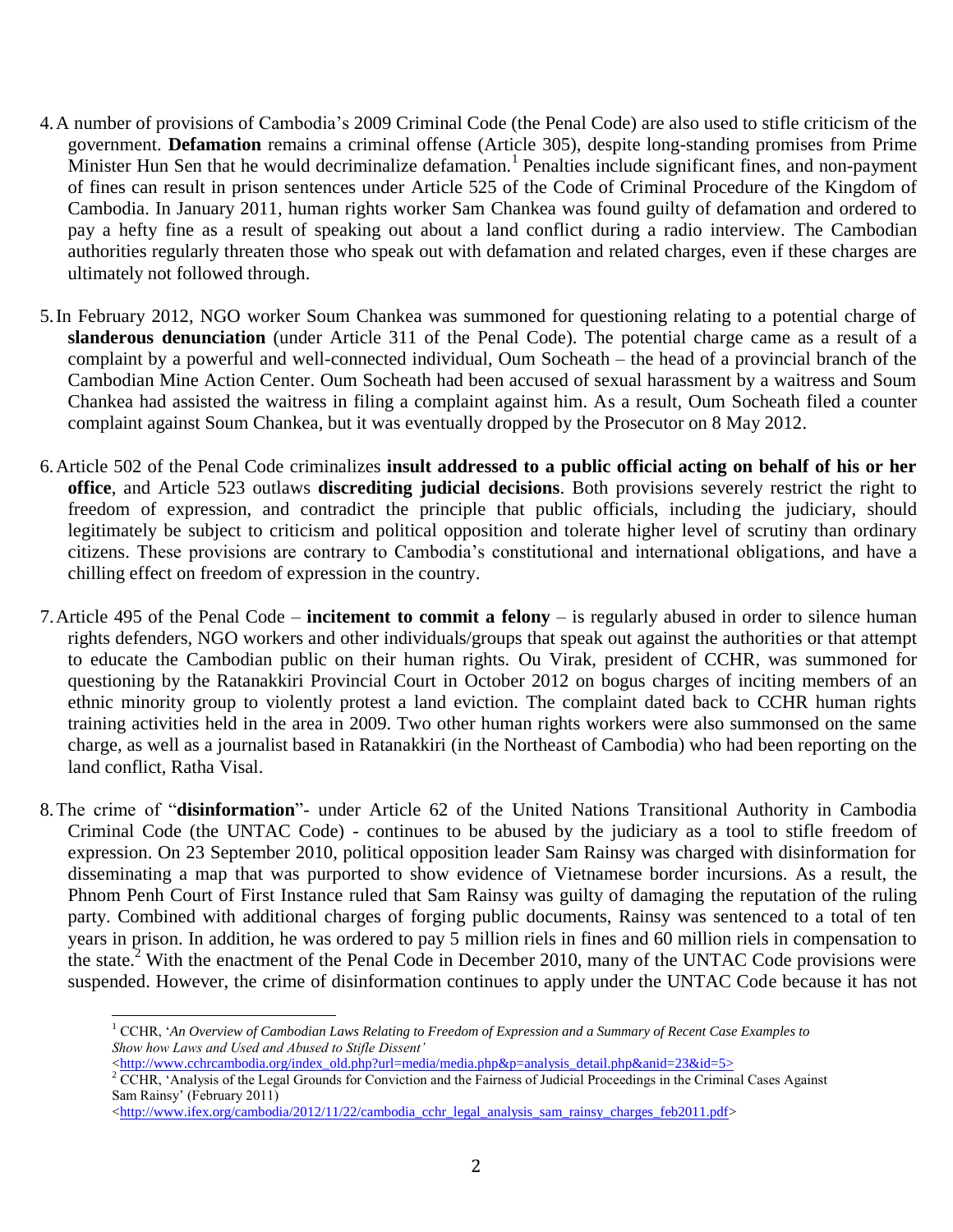been expressly repealed. Maximum penalties provided for disinformation under the UNTAC Code include imprisonment for 3 years and a fine of 10 million riels.<sup>3</sup>

- 9.In June 2013, the RGC passed the **Denial of Crimes Committed During Democratic Kampuchea Law** (the Khmer Rouge Crimes Denial Law), which imposes penalties of up to two years' imprisonment and up to \$1000US in fines for denying crimes that were committed under the Khmer Rouge. Holding an individual criminally liable for denials of historical events amounts to an unacceptable restriction on the right to freedom of expression. Considering the lack of a pressing social need for the suppression of historical debate, the law is not necessary in a democratic society.
- 10. The Khmer Rouge Crimes Denial Law is widely seen as yet another tool to silence dissent and also a way for the ruling party to score points before the National Elections on 28 July. It is worth noting that the Law was hurriedly drafted in response to alleged comments made by acting opposition leader Kem Sokha, and was debated and passed one week later in parliament. There were no opposition parliamentarians present to debate the law as they had recently been stripped of their positions based on a vague provision in the Law on the Election of the Members of the National Assembly. The provision pertains to the fact that the parliamentarians joined a new party – the Cambodian National Rescue Party (CNRP) – when the two main opposition parties formed an alliance. It states that when a parliamentarian leaves a party, he/she should be replaced by another candidate from that party up to six months before a national election. In this case the CNRP candidates were removed from their positions only eight weeks before the election and it remains unclear whether removing these elected representatives from parliament was in any way justified under the law.

### **Freedom of Information Law**

11. The RGC have **failed to adopt a Freedom of Information law** (FoI) to implement the constitutional right to information, despite commitments dating back to 2007. This is in spite of the political opposition submitting draft FoI laws to the National Assembly in 2010, 2012, and 2013. The last draft was dismissed by the ruling party on the basis that it was unconstitutional, despite international experts finding it to contain many of the main features of an effective FoI law.

# **Freedom of the media**

- 12. In the previous UPR cycle, the RGC committed to ensuring freedom of expression and press freedom, however, neither are a reality in Cambodia despite guarantees of these rights under the Constitution (Article 41).
- 13. Throughout all of 2012 and 2013 there has been a notable crackdown on media freedom, connected to the desire of the RGC to control media content in the run up to the commune elections (held in June 2012) and the upcoming National Assembly elections, to be held in July 2013.

*Media ownership and lack of independence from government influence*

 $\overline{a}$ <sup>3</sup> CCHR, 'An Overview of Cambodian Laws Relating to Freedom of Expression and a Summary of Recent Case Examples to Show How Laws are Used and Abused to Stifle Dissent' (Briefing Note) (30 October 2012) [<http://sithi.org/temp.php?url=publication\\_detail.php&mid=5989>](http://sithi.org/temp.php?url=publication_detail.php&mid=5989)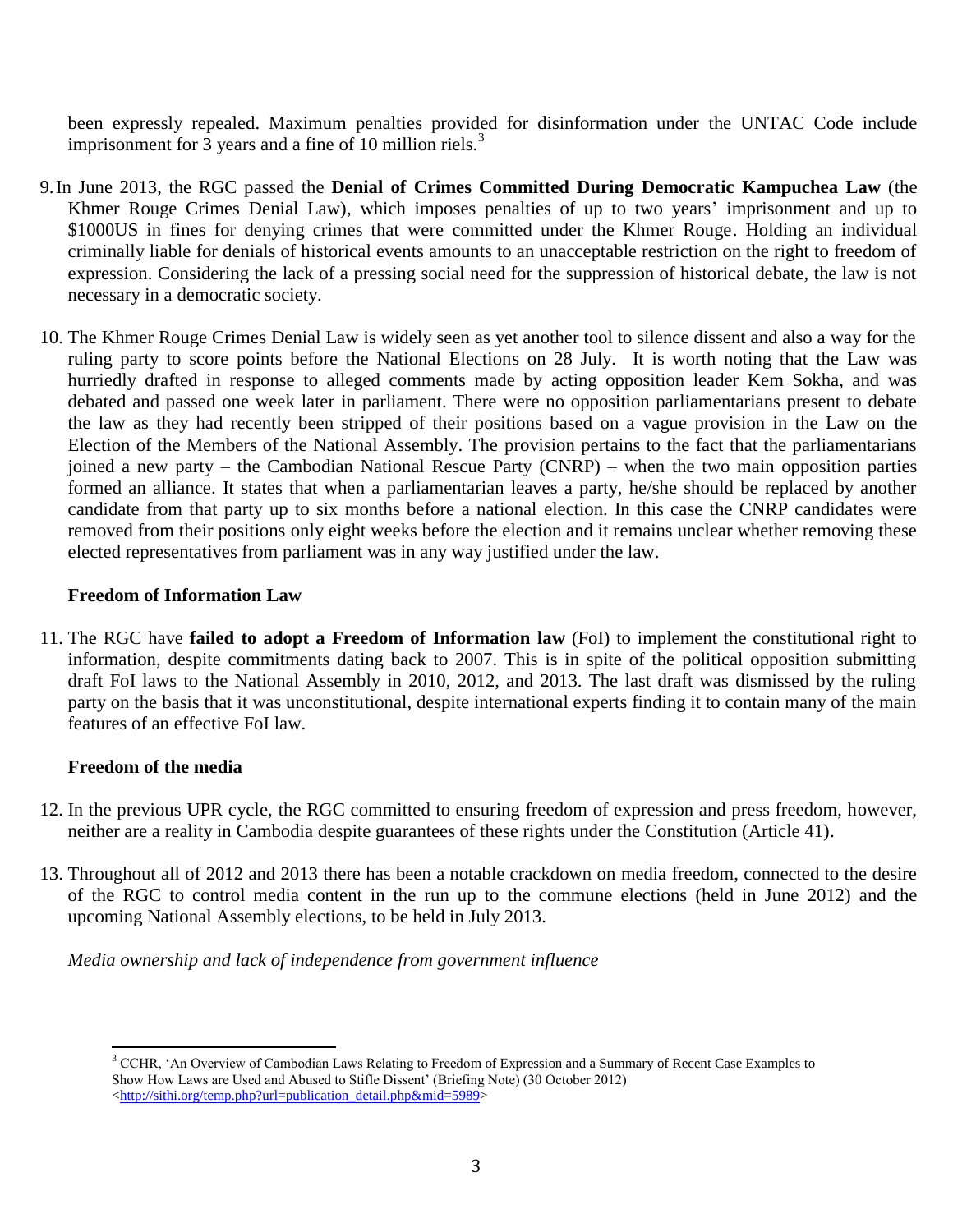- 14. Print media, radio and television are subject to the most stringent levels of **control and censorship** in Cambodia. All 11 Cambodian television stations, most radio stations, and the foremost Cambodian newspapers are either owned or controlled by the current ruling party, the Cambodian People's Party (CPP), or individuals aligned with the ruling party,<sup>4</sup> thereby ensuring the RGC's control over the dissemination of information.<sup>5</sup>
- 15. Given the concentration of print media to urban centers within Cambodia, the radio is very important in reaching rural communities. Of the 160 radio stations officially registered with Cambodia's Ministry of Information, most are CPP-influenced.<sup>7</sup> There are only three independent radio stations in the country – Sahrika, Beehive and Voice of Democracy.
- 16. United States-funded news agencies Radio Free Asia (RFA) and Voice Of America (VOA) were summoned to a closed-door meeting with the RGC in October 2012 to discuss the stations' goals, news content and professionalism. Both outlets are a rare source of independent Khmer-language news in Cambodia. An RGC spokesperson said that the meeting was an attempt to gain *"cooperation"* from the news agencies, which rent radio airtime from independent radio stations and also publish English and Khmer language news online.

### *Lack of plurality in election coverage/unequal access to media by political parties*

- 17. The Committee for Free and Fair Elections in Cambodia found that during the commune election period (18 May – 4 June 2012), the CPP was the only party of the 10 contesting the elections to receive any positive coverage in the media, while the SRP and the Human Rights Party (HRP) were the only parties that received negative coverage. The CPP received 7,412 minutes of broadcasting coverage, of which 70 minutes were positive and the remainder was neutral. The SRP, on the other hand, received 5,009 minutes of coverage, of which none was positive, 283 minutes were negative and the remainder was neutral. Likewise, the opposition HRP received 5,857 minutes of coverage, of which none was positive, 848 minutes were negative and the remainder was neutral. The SRP and the HRP are the main opposition parties, which formed an alliance in 2012 to form the new CNRP.
- 18. Similar unequal and unfair media coverage of opposition parties can be seen in the run up to the National Assembly elections scheduled for 28 July 2013. For example, on the morning of 20 May 2013 the CNRP held a mass demonstration in Phnom Penh's Freedom Park to call for reforms to the National Election Committee. Approximately 3,000 party supporters attended and marched through the city to the European Union Delegation where acting leader Kem Sokha met with the EU ambassador. Despite its significance, the demonstration was mysteriously absent from the majority of news reported that day and the next day.<sup>8</sup> According to one reporter working for a Khmer language newspaper, he had written an article about the demonstration, which was uploaded onto the newspaper's website but then mysteriously removed not long after. On the contrary, negative claims about the CNRP instigated by the CPP, are widely disseminated.

<sup>7</sup> CCHR and others, 'Cambodia gagged: Democracy at Risk?' (Report) (September 2010) 20

 $\overline{a}$ 

[<www.article19.org/data/files/pdfs/publications/cambodia-gagged-democracy-at-risk-.pdf>](http://www.article19.org/data/files/pdfs/publications/cambodia-gagged-democracy-at-risk-.pdf).

<sup>4</sup> The Committee on Free and Fair Election in Cambodia (COMFREL), Cambodian Democracy, Elections and Reform: 2009 Report (February 2010) [<www.comfrel.org/images/others/1265785063Comfrel-Cambodia%20Democratic%20Reform%202009-](http://www.comfrel.org/images/others/1265785063Comfrel-Cambodia%20Democratic%20Reform%202009-En-Final.pdf) [En-Final.pdf>](http://www.comfrel.org/images/others/1265785063Comfrel-Cambodia%20Democratic%20Reform%202009-En-Final.pdf).

 $5$  CCHR, 'New Media and the Promotion of Human Rights in Cambodia' (Report) (July 2012) 6 [<www.cchrcambodia.org/index\\_old.php?url=media/media.php&p=report\\_detail.php&reid=79&id=5>](http://www.cchrcambodia.org/index_old.php?url=media/media.php&p=report_detail.php&reid=79&id=5).

<sup>6</sup> CCIM, 'Challenges for Independent Media Development in Cambodia (Report) (March 2013) 10

<sup>&</sup>lt;http://www.ccimcambodia.org/reports/38-challenges-for-independent-media-development-in-cambodia-report>

<sup>8</sup> Kuch Naren and Lauren Crothers, "News of Opposition Met with Media Blackout", *The Cambodia Daily* (22 May 2013)

 $\langle$ http://www.cambodiadaily.com/news/news-of-the-opposition-met-with-media-blackout-25858/>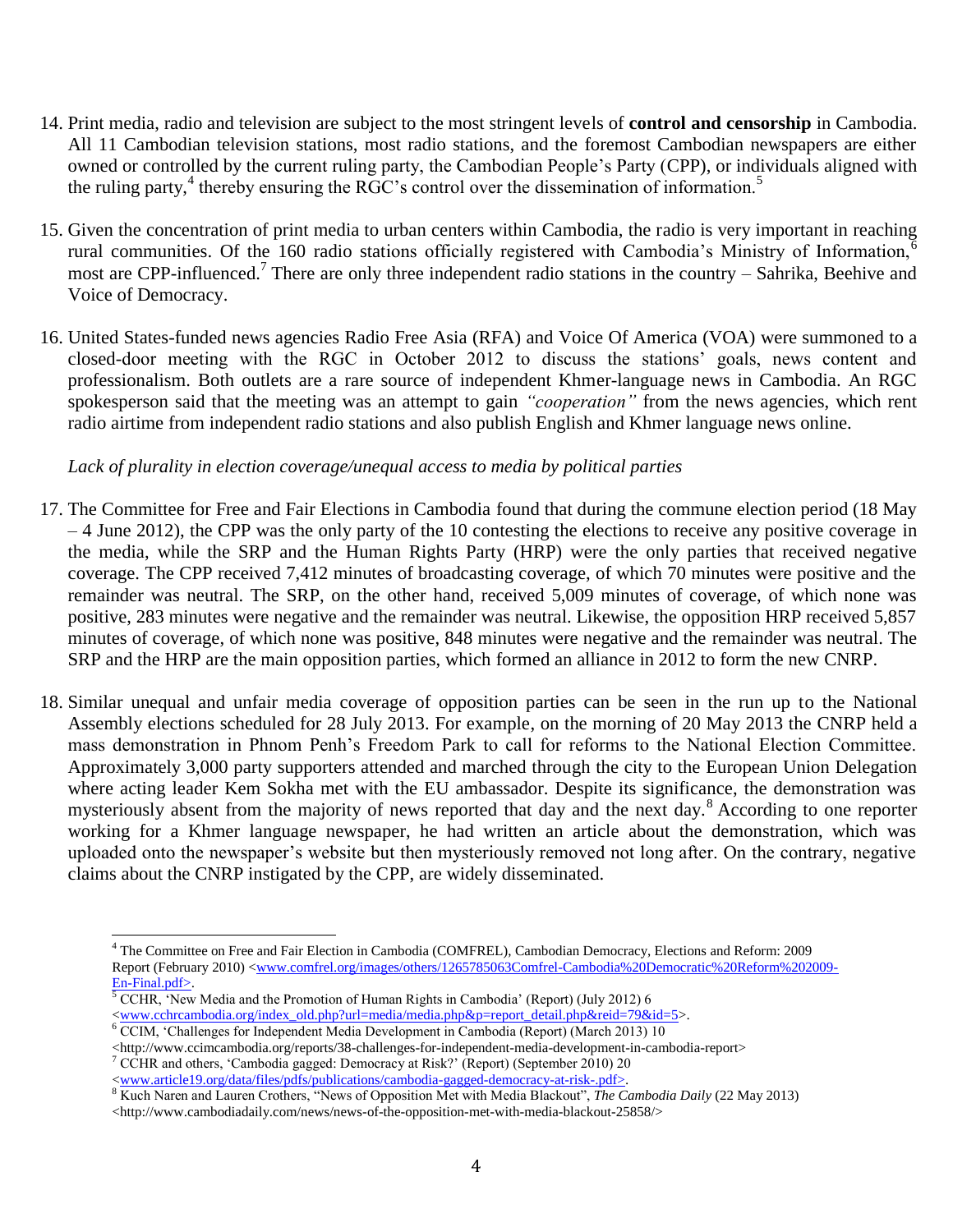19. During the commune elections, the Ministry of Information ordered five radio stations to cease airing programming by VOA and RFA, two independent broadcasters that often disseminate news critical of the RGC. Voice of Democracy's independent Sarika FM was one of the stations shut down during this time.

*Restrictive Press Law*

- 20. At Cambodia's 2009 UPR, the RGC accepted the recommendation to ensure freedom of expression and opinion by amending the press law. However, the Press Law of 1995 has not yet been amended and therefore continues to place additional constraints on the free expression of journalists.
- 21. Provisions of particular concern under the Press Law include several articles imposing impermissible content restrictions. This includes content that:
- "may affect the public order by inciting directly one or more persons to commit violence" (Article 11);
- "may cause harm to the national security and political stability" (Article 12); or
- affects "the good custom of society" (Article 14).
- 22. All of the provisions involve financial sanctions and Article 12, if breached, allows for the possibility of suspending publications for up to 30 days without opportunity to appeal.
- 23. These provisions are vague and are therefore open to arbitrary enforcement. Moreover, *"political stability"* and *"the good custom of society"* are not legitimate bases for restricting the right to freedom of expression under international law. There is also no *"pressing social need"* to create separate content-based speech offences for the media as opposed to laws of general application.
- 24. The Penal Code itself also establishes a "carve-out" with regards to the application of criminal sanctions where the media are charged with defamatory offenses. Articles 306, 308 and 49 stipulate that defamation, public insult and incitement, when perpetrated by professionals working in print media, should be prosecuted under the Press Law. However, it remains to be seen how these provisions will be applied in practice and one regular complaint from media professionals is that the provisions of the Penal Code are used to threaten them and restrict their work, instead of the less harsh Press Law provisions.
- 25. The Press Law must be amended to remove content-based restrictions, both in the civil and criminal law. There is no pressing social need in a democratic society to provide content-based restrictions beyond those of general application to media and non-media alike.

# *Threats against the media*

- 26. In the previous UPR cycle, the RGC accepted the recommendation to adopt legislative measures to protect journalists. Since then, there have been numerous attempts to restrict traditional media through the use of threats and intimidation aimed at journalists, editors and media outlets. Between January 2010 and April 2013, 85 cases of media harassment, including arrests of journalists, prevention of reporters from entering public events, confiscating or damaging journalists' property, criminal charges and even violence, were reported.<sup>9</sup>
- 27. Mam Sonando, owner of independent radio station Beehive, was found guilty of incitement and insurrection on 1 October 2012 and sentenced to 20 years in prison. The lack of evidence to warrant a conviction indicates that he

<sup>&</sup>lt;sup>9</sup> See CCHR Media Harassment Map[: http://www.sithi.org/temp.php?url=jour\\_case.php&.](http://www.sithi.org/temp.php?url=jour_case.php&)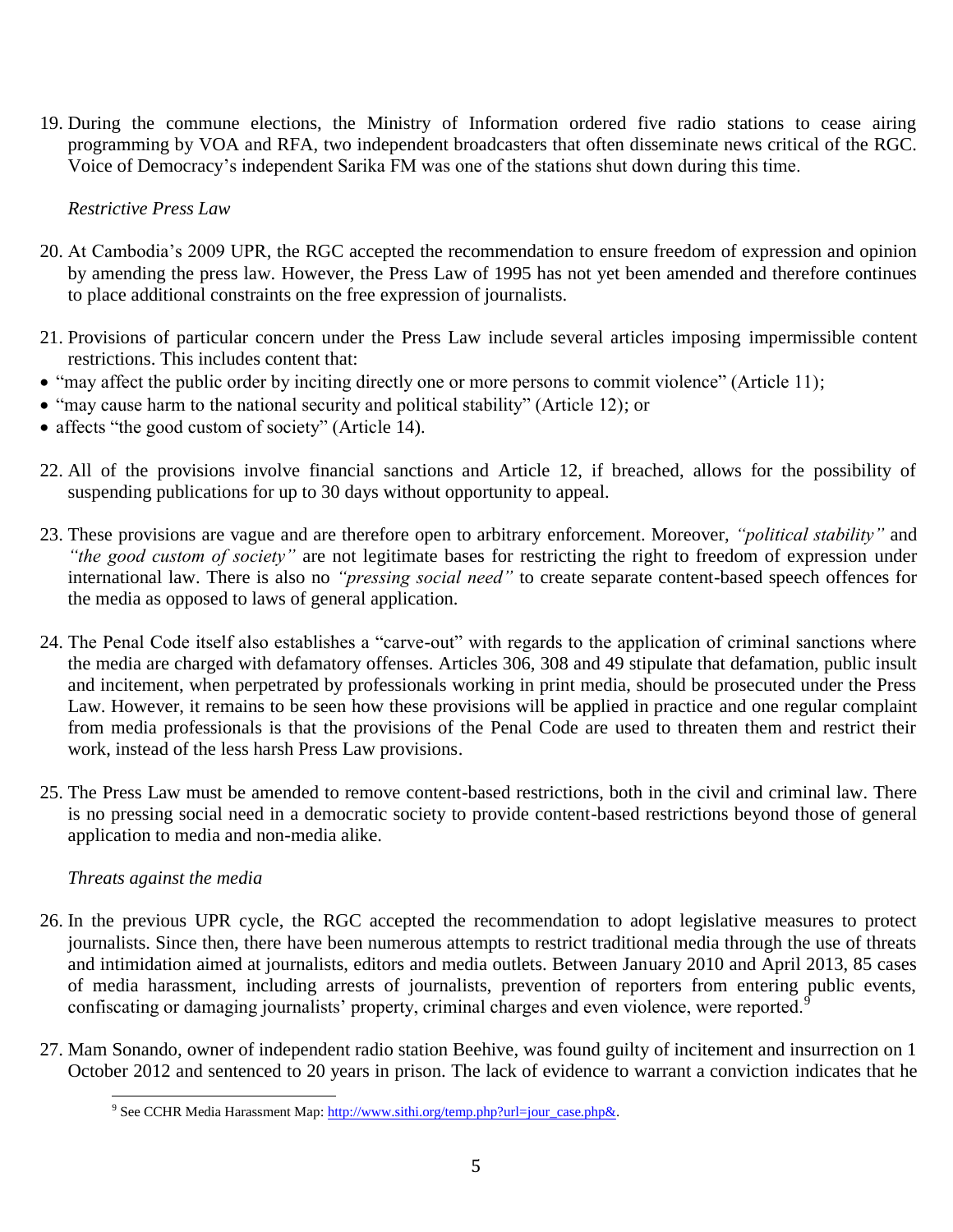was targeted as a result of the critical stance of radio Beehive in reporting independent news, and of Mam Sonando's role as a journalist and human rights defender.<sup>10</sup> The charges against Mam Sonando were reduced to a five year suspended sentence on appeal, in March 2013. However, he remains under judicial supervision.

- 28. Hang Serei Odom was a reporter for a small provincial publication, *Vorakchun Khmer*, in Ratanakkiri who was reported to have been found bludgeoned to death in the trunk of his car on 11 September 2012. Hang Serei Odom had reported on illegal logging in the area and its links to powerful public officials. The investigation into his murder resulted in the charging of two individuals; however it is believed by rights organizations working in the province that there were more people involved. The investigation was recently deemed inadequate by a judge at the provincial court and the case has since been reopened. Hang Serei Odom was the 11th Cambodian journalist killed, seemingly on account of his work, since 1994. All the other cases have been met with impunity.
- 29. Harassment of the press has contributed to the emergence of a culture of self-censorship among media professionals, who avoid publishing information that the RGC may consider "offensive" or politically sensitive.<sup>11</sup> Observers have noted that there is an active policy on the part of publishers and editors to cover less sensitive and often less interesting stories *"in order to stay out of harm's way."*<sup>12</sup>
- 30. Publishers and authors operate in a similarly repressive environment and exercise self-censorship. In July 2010, Cambodian Education Minister, Im Sethy, banned volumes of a high school textbook, because it was deemed unsuitable due to its "political" content, including references to corruption in government and human rights abuses inhibiting development. Following the ban, author Pen Puthsphea received death threats and was forced to go into hiding. He subsequently fled the country and remains in exile.

# **Freedom of the Internet**

- 31. In the previous UPR cycle, the RGC accepted the recommendation to develop an action plan for ensuring free access to electronic media and liberalizing electronic media rules. Internet connection has become significantly less expensive in recent years and the number of Internet Service Providers in Cambodia has now risen to 27. As a result, the Internet is being used more and more by journalists, NGOs, bloggers and others to discuss and disseminate information on social and political issues. The Internet has become a valuable tool for the promotion and protection of human rights in Cambodia and for encouraging political participation, especially amongst the youth.
- 32. Since 2009, there have been increased attempts by the RGC to censor online content and to restrict Internet access. In May 2012, the RGC announced that it was in the process of drafting a Cyber Law in order to prevent *"ill-willed people…from spreading false information."<sup>13</sup>* The draft law has not been made public, and there has been no consultation with civil society regarding its drafting. It is therefore not clear what kind of provisions it will contain, although it is widely expected to contain restrictive provisions for freedom of expression.

l <sup>10</sup> For more detail on the case see CCHR, 'Legal Analysis of the Charging and Sentencing of Cambodian Journalist and Human Rights Defender Mam Sonando' (February 2012)

 $\langle \frac{http://www.cchrcambodia.org/index old.php?url=media/media.php&p=analysis detail.php&anid=33&id=5>$ 

 $11$  Supra note 7.

<sup>12</sup> 'Soldiers for free speech' *The Phnom Penh Post,* 6 January 2010.

<sup>13</sup> The ill-willed" spark cyber law: officials' *The Phnom Penh Post* (24 May 2012)

[<sup>&</sup>lt;www.phnompenhpost.com/2012052456372/National/the-ill-willed-spark-cyber-law-officials.html>](http://www.phnompenhpost.com/2012052456372/National/the-ill-willed-spark-cyber-law-officials.html)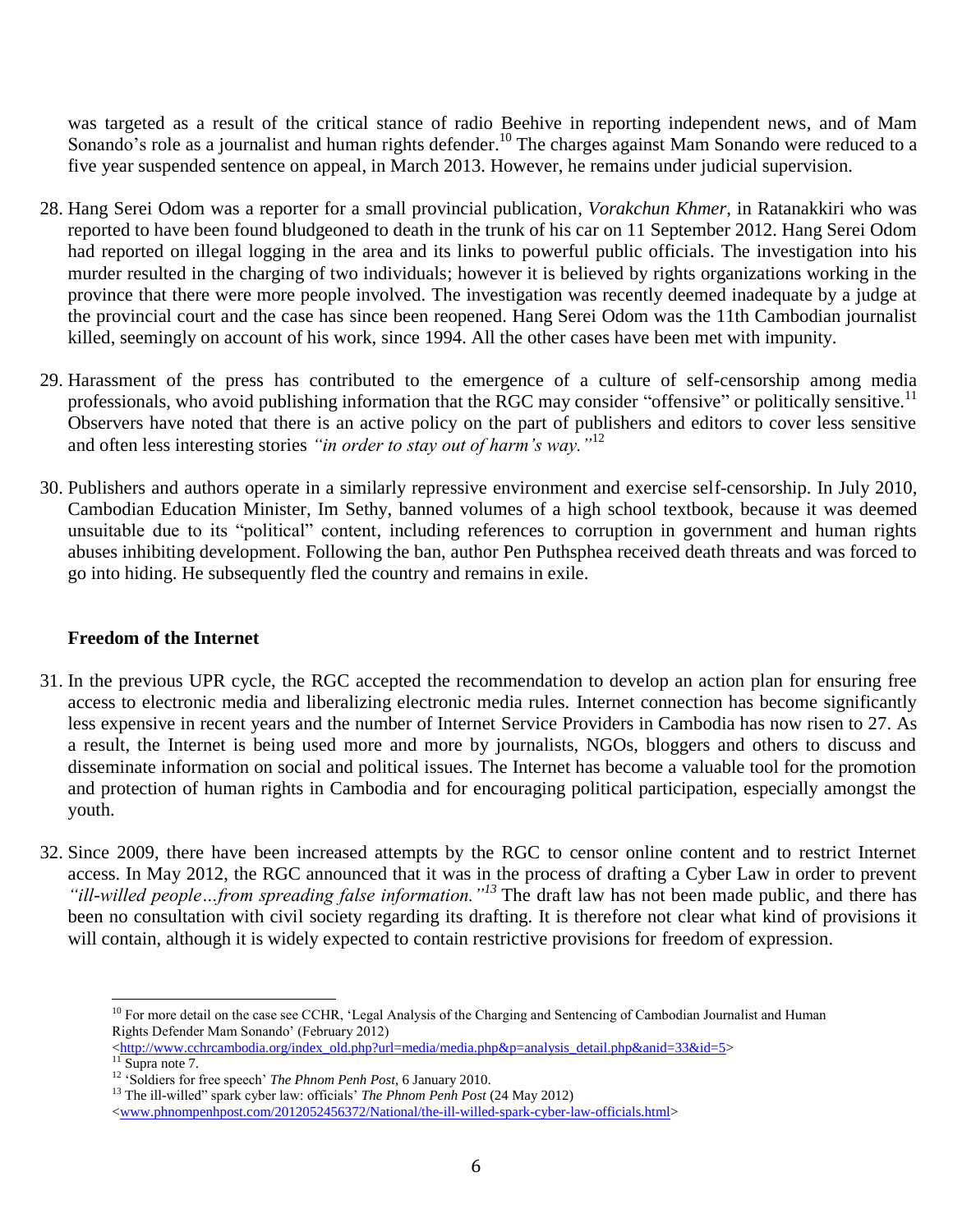- 33. On 19 January 2011, BlogSpot sites in Cambodia were blocked following an order from the Ministry of Interior to all Cambodian Internet Service Providers. The sites, including controversial blog KI-Media, which regularly posts harsh criticisms of the RGC and of the Prime Minister himself, were inaccessible to users of EZECOM service provider for a number of weeks. In February 2011, there was a new wave of blockages affecting KI-Media, Khmerization – a similar blog – and the blog of Khmer political cartoonist Sacrava, as well as five others. On 10 February 2011, So Khun, Minister for Post and Telecommunications, met with mobile phone operators to seek their *"cooperation"* in blocking certain sites that *"affect Khmer morality and tradition and the government".* The blockage of the above websites, although it was short-lived (approximately three weeks for the majority of Internet providers), was allegedly in response to a KI-Media posting from December 2010 that referred to key RGC officials as *"traitors".*
- 34. Phel Phearun, a teacher, criticized the traffic police in a post on his Facebook account on 24 January 2012. His criticism attracted a lot of comments, leading to the post becoming an online commentary on police corruption in Cambodia. Approximately one month later, Phel Phearun received a letter from the Phnom Penh municipal police requesting that he appear for questioning regarding a potential defamation charge in relation to his Facebook activity. Although he was not charged, the police questioning was clearly an intimidation tactic to encourage self-censorship in future.

#### **Freedom peaceful assembly and association**

l

- 35. In the previous UPR cycle, the RGC agreed to respect the freedom of expression and association rights of NGOs. However, in 2011, the RGC drafted the **restrictive Law on Associations and Non-Governmental Organizations** (LANGO), which set out discriminatory criteria for foreign associations and NGOs, and established complex and onerous registration procedures. The draft also granted the RGC power to dissolve NGOs on various vague grounds that are open to broad interpretation and manipulation. The law was shelved at the end of 2011 as a result of national and international pressure, however it has not been completely dropped and there are fears that it will reappear on the legislative agenda after the 2013 National Assembly elections. Moreover, the RGC has not been discouraged from using other legal measures to silence NGOs and NGO staff members.<sup>14</sup>
- 36. One example of illegitimate restrictions of NGOs' activities is the 6-month suspension imposed by the Ministry of Interior (MoI) on Cambodian land-rights NGO, Sahmakum Teang Tnaut (STT), in August 2011. Established in 2005, STT had been a vocal critic of land grabbing and forced evictions in Phnom Penh and the Cambodian provinces. <sup>15</sup> According to the MoI, the suspension was due to STT's failure to modify their leadership structure and revise their statutes - the MoI had directed STT to implement these reforms during a meeting on 14 July 2011. However, STT had followed these instructions within the time frame set by MoI and there is no existing law that establishes suspension on the grounds of procedural failure. The MoI offered an alternative explanation on 13 August and stated on their website that *"STT operated and incited people to oppose national development."*<sup>16</sup> STT reestablished operations after its six-month suspension.

<sup>16</sup> CCHR, 'Case Study Series: Sahmakum Tean Tnaut ("STT")' (September 2011)

<sup>&</sup>lt;sup>14</sup> CCHR, 'LANGO 4<sup>th</sup> Draft Analysis' (18 December 2011) < $\frac{http://sithi.org/temp.php?url=publication~~ detail.php∣=5081>$ <sup>15</sup> CCHR, 'Suspension of Prominent Land Rights NGO Confirms Civil Society Fears Regarding Forthcoming NGO Law' [<http://www.cchrcambodia.org/index\\_old.php?url=media/media.php&p=alert\\_detail.php&alid=5&id=5>](http://www.cchrcambodia.org/index_old.php?url=media/media.php&p=alert_detail.php&alid=5&id=5)

<sup>&</sup>lt;http://a4id.org/sites/default/files/CCHR\_Case\_Study\_Factsheet\_STT\_Eng.pdf>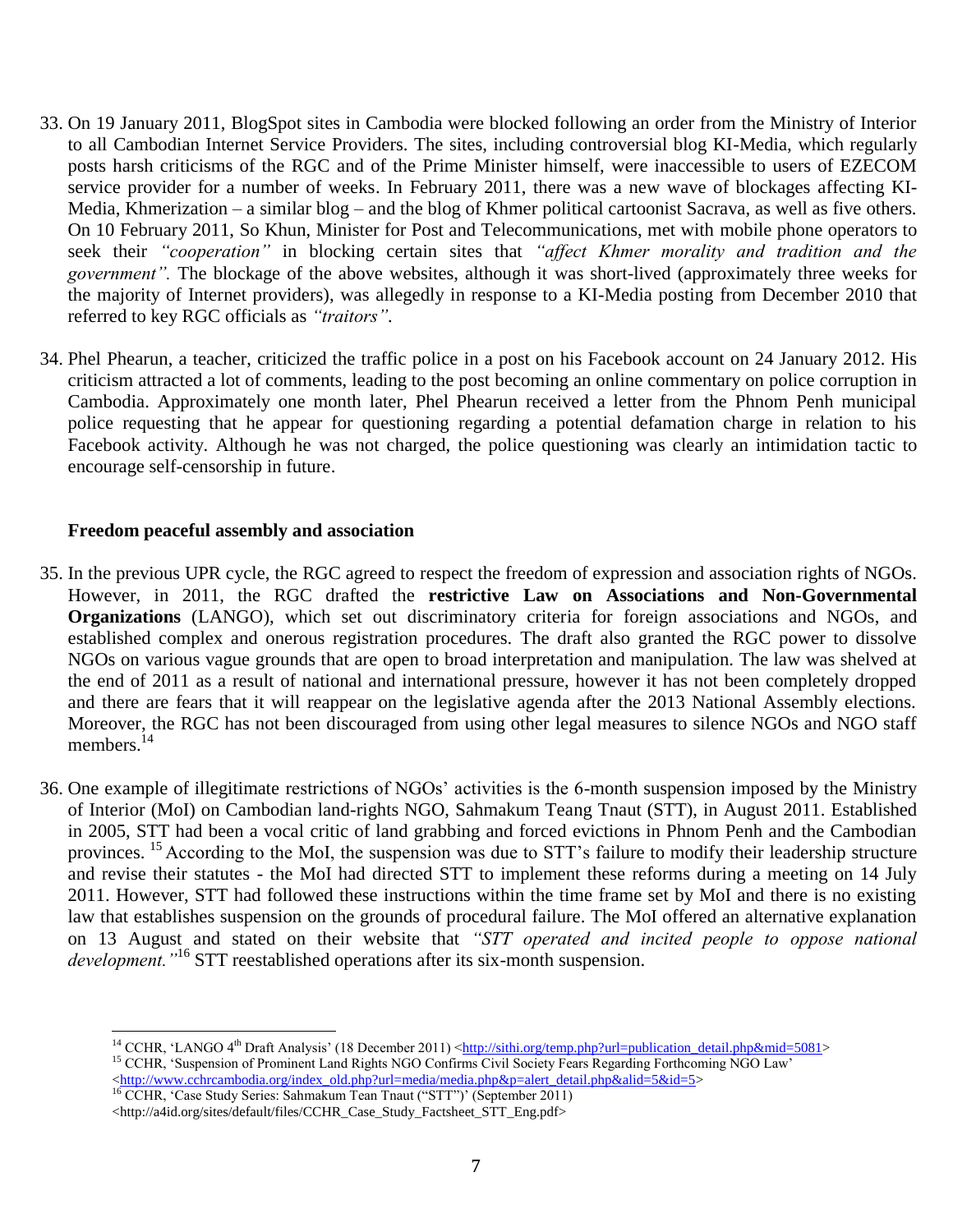37. The authorities regularly disrupt legitimate NGO activities, such as trainings and meetings. In July 2012, a joint training on land rights organized by CCHR and the Cambodian Human Rights and Development Association (ADHOC) in Ratanakkiri province was broken up by the village and commune chiefs and several police officers, one of whom was carrying an M-16 rifle. CCHR and ADHOC originally ignored the disruption but when the authorities threatened staff safety, they decided to put an end to the meeting. This is only one example of what is a semi-regular occurrence. The Law on Peaceful Assembly adopted in 2009 exempts NGOs from having to seek permission for these types of training activities. Unfortunately local authorities often disregard the law, or are unaware of its provisions, and complain when NGOs do not ask their permission to carry out these activities in advance.

### *Judicial harassment of NGO workers under criminal law*

38. In August 2012, a senior investigator at ADHOC, Chan Soveth, was summoned for questioning by the Phnom Penh Municipal Court in relation to assistance he had provided to a man he believed to be a land rights activist. ADHOC received reliable information that if Chan Soveth appeared for questioning in August, he would have been arrested. They therefore requested that the questioning be delayed. Chan Soveth eventually appeared in front of the judge on 24 December 2012 and the charges against him were finally dropped on 8 February 2013. Nevertheless, the charges significantly impeded Chan Soveth's human rights work and served as a warning to other human rights workers in Cambodia.<sup>17</sup> Chan Soveth is currently being investigated once again on charges of incitement based upon his human rights work investigating land grabbing in Pursat province.

### *Politically motivated charges against HRDs*

- 39. While the authorities continue to judicially harass RGC critics using these restrictive and vague laws, more recently the charges brought against HRDs in attempt to silence them are not always directly related to their activities as HRDs, but are based on fabricated or exaggerated events.
- 40. In addition to the case of Mam Sonando, as mentioned above, housing rights activist Yorm Bopha, representative of the Boeng Kak community, is currently serving a two-year prison sentence as a result of her activism. Yorm Bopha was charged with *"intentional violence with aggravating circumstances"* under the Penal Code on 4 September 2012, in relation to an alleged assault on two motorbike drivers, which reportedly took place near to her house on 7 August 2012. Yorm Bopha became a thorn in the side of the authorities when she came to the forefront of a campaign to free thirteen of her fellow activists (the Boeng Kak 13) who were arrested, charged and convicted for peacefully protesting in May 2012. Yorm Bopha was frequently threatened by police and told that *"she would be next"* to be imprisoned. The case against Yorm Bopha was extremely weak: the prosecution witnesses and civil parties frequently contradicted each other and changed their stories, and yet these testimonies were the only proof of Yorm Bopha's alleged guilt.<sup>18</sup> Despite a blatant lack of evidence against her, Yorm Bopha was convicted on 27 December 2013 and sentenced to three years in prison. On 13 June 2013 her conviction was upheld by the Court of Appeal in Phnom Penh and one year of her three year sentence was suspended. She was taken back to prison immediately to serve the remainder of her sentence.

# *Impunity for violence against HRDs*

l

<sup>&</sup>lt;sup>17</sup> CCHR, 'CCHR Briefing Note-Freedom of Expression' (February 2013)

 $\langle \frac{\text{http://www.cchrcambodia.org/index} \text{old.php?url=media/media.php&p=analysis\_detail.php&anid=30&id=5>}$ 

<sup>&</sup>lt;sup>18</sup> For more detailed information on this case please see CCHR, "Legal Analysis of the Charging and Sentencing of Cambodian Land Rights Activist Yorm Bopha" (June 2013)

[<sup>&</sup>lt;http://www.cchrcambodia.org/index\\_old.php?url=media/media.php&p=analysis\\_detail.php&anid=35&id=5>](http://www.cchrcambodia.org/index_old.php?url=media/media.php&p=analysis_detail.php&anid=35&id=5)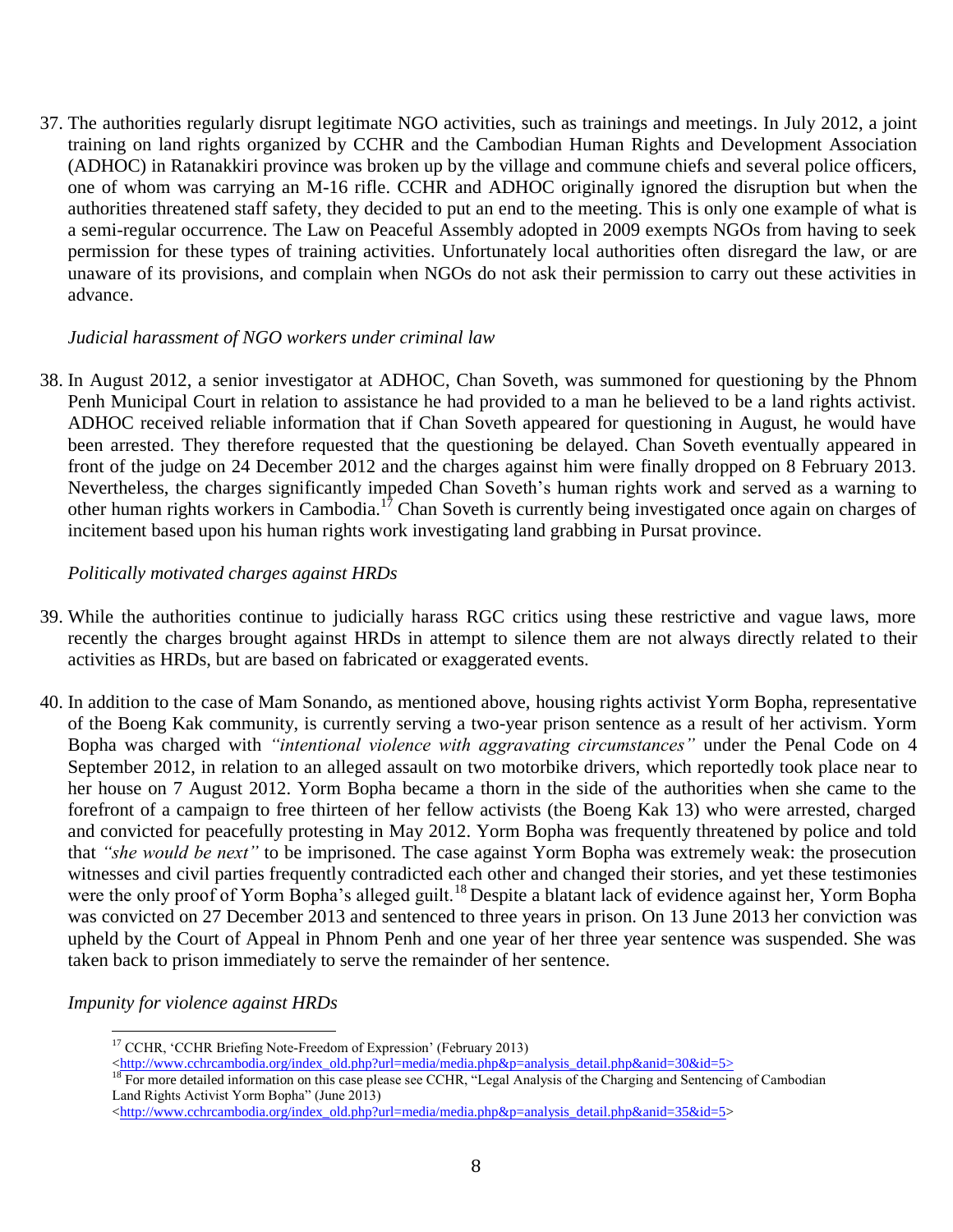- 41. One of the most significant cases of **violence against HRDs** and NGO workers in recent years is the murder of prominent Cambodian grassroots environmental activist Chut Wutty, Director of the Natural Resources Protection Group, who was fatally shot in Koh Kong province by military police while photographing illegal logging on 26 April 2012. Chut Wutty was escorting two journalists from The Cambodia Daily to an illegal logging site when his vehicle was stopped by military police, who ordered him to hand over the memory card from his camera; he refused to do so, and was shot dead. A military policeman, In Rattana, was also killed by gunfire in the incident.
- 42. There has been no thorough investigation into the killing of Chut Wutty. Instead, the court proceedings that followed centered only on the death of In Rattana, who had been blamed for shooting Chut Wutty before he himself was killed. On 22 October 2012, the Koh Kong provincial court judge concluded that In Rattana had been killed by a shot from his own rifle during a struggle with a private security guard employed by Timber Green Logging Co., who was found to be attempting to disarm In Rattana. The security guard was sentenced to two years in prison with three-quarters of the sentence suspended.

### **Recommendations**

# 43. **Based upon the above observations, CCHR, PEN International, Cambodian PEN, IPA, ARTICLE 19, CCIM, COMFREL and SEAPA call upon the Cambodian government to significantly improve the overall conditions for freedom of expression in the country. In order to do so, the RGC should:**

- *Amend unconstitutional laws that violate the right to freedom of expression:*
- Review all laws affecting freedom of expression for compliance with the Constitution and international standards. Those that fail to meet the standards should be repealed or amended as necessary to remedy the problem;
- Decriminalize defamation (Article 305 of the Penal Code);
- Repeal the offence of the undermining of dignity of holders of public office (Article 502) and the discrediting of judicial decisions (Article 523) as these are incompatible with international freedom of expression standards;
- Amend provisions in the Penal Code relating to malicious denunciation (Article 311) and incitement to commit crimes (Article 495) in order to clear up vague terminology and to ensure that these provisions may not be misused to stifle legitimate expression;
- Prevent all public bodies from bringing defamation actions, either through criminal complaints or through civil actions;
- Repeal all content-based offences in the Press Law.
- *Set up the infrastructure for and adopt comprehensive freedom of information law and policies:*
- Commit to debating the draft FoI law proposed by the SRP at the National Assembly, and ensure the meaningful participation of civil society in this process;
- Ensure that the FoI law complies with international standards on the right to freedom of information;
- Ensure that the FoI law applies to all branches and levels of government, including the judiciary, as well as private bodies carrying out public functions or receiving public funds;
- Ensure that journalists have access to important public information from government bodies and that this information is delivered in a timely manner;
- Ensure that all Ministries and public bodies respect the principle of maximum disclosure (presumption that all information held by public bodies should be subject to disclosure and that this presumption may be overcome